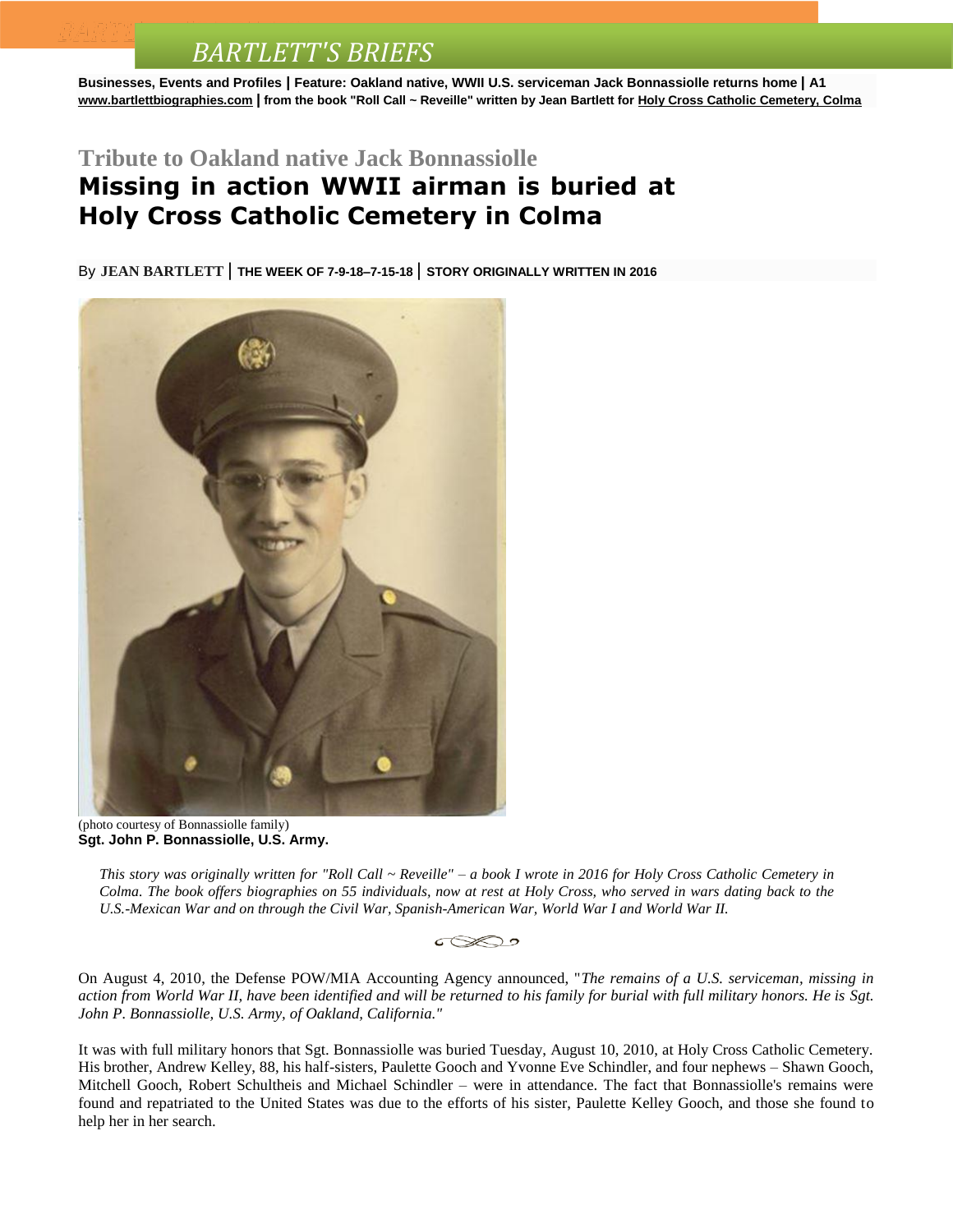**Businesses, Events and Profiles | Feature: Oakland native, WWII U.S. serviceman Jack Bonnassiolle returns home | A2 [www.bartlettbiographies.com](http://www.bartlettbiographies.com/) | from the book "Roll Call ~ Reveille" written by Jean Bartlett for [Holy Cross Catholic Cemetery, Colma](http://www.holycrosscemeteries.com/locations/colma.htm)**

Gooch was 7 when her brother became a casualty of the Second World War. In 2003, on the occasion of her mother's 101st birthday, Gooch decided that perhaps through the resources of the Internet she might be able to provide her mother and her siblings some closure, and additionally provide younger family members with memories of the uncle they never knew.

From Oakland, California, Jack, as his family called him, was the son of Jacques B. Bonnassiolle (1883-1941), born in Louvie-Juzon, a commune in the Pyrénées-Atlantiques department in south-western France, and Marie Yvonne Bayet Bonnassiolle Kelley (1902-2005) born in Coulommiers, a commune in the Seine-et-Marne department in the Île-de-France in north-central France. The couple met and married in Oakland. Their son Jack was born on September 18, 1923.

Bonnassiolle attended Santa Fe Elementary and graduated from Woodrow Wilson High School, both in Oakland. Before he turned 18, he enlisted in the U.S. Army Air Corps. His father had died before his enlistment and so his mom signed the necessary parental consent, a decision she regretted giving later on. Following basic training, he was assigned to Aerial Gunnery School, which was then followed by his assignment to the 578th Bomb Squadron of the 392nd Bomb Group based at Wendling, England.

On April 29, 1944, the ball turret gunner and nine other crew headed by 2nd Lieutenant Robert R. Bishop, were aboard aircraft 42-110105, a B-24J Liberator, heading for Germany. Several hours before sunrise, the crew, along with other members of this massive 8th Air Force mission, was briefed on their target - the Friedrichstrasse Railroad Station in the heart of Berlin. The purpose of the raid was to strike a disabling blow to Berlin's railroad passenger traffic system.



(photo courtesy of James T. Blong's family)

**The Bishop crew, (l to r): Sgt John Bonnassiolle, S/Sgt Joseph Karaso, Sgt Michael Chiodo, S/Sgt Orus Baxter, 2Lt Robert Bishop, Sgt John Harringer, 2Lt Thomas Digman, 2Lt Arthur Luce, and 2Lt Donald Hess. (Not pictured: Sgt James Blong and S/Sgt Ralph McDonald.) All but Baxter were killed in action.**

The B-24 Liberators were the third force of the 751 bombers heading to Berlin that morning. The first force consisted of 263 B-17s and the second force consisted of 236 B-17s. The Bishop crew took off shortly after 7:30 a.m. The journey was treacherous due to winds and clouds and eventually heavy enemy fighter opposition. Approximately three and a half hours after takeoff, the plane of the Bishop crew was shot out of the sky and landed in a field in a blaze of fire and smoke. There were no survivors.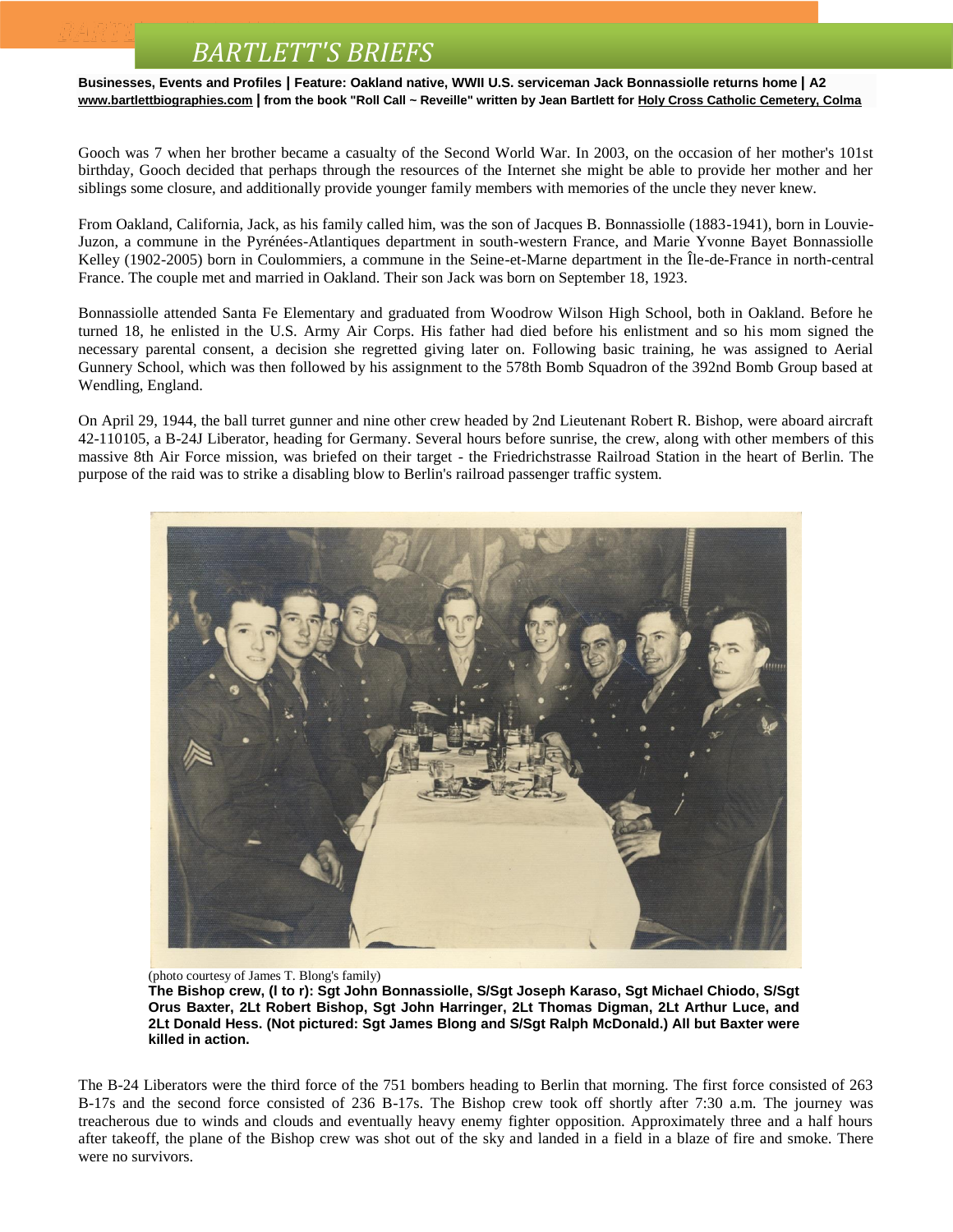**Businesses, Events and Profiles | Feature: Oakland native, WWII U.S. serviceman Jack Bonnassiolle returns home | A3 [www.bartlettbiographies.com](http://www.bartlettbiographies.com/) | from the book "Roll Call ~ Reveille" written by Jean Bartlett for [Holy Cross Catholic Cemetery, Colma](http://www.holycrosscemeteries.com/locations/colma.htm)**

Until Gooch began her search for her brother, she only knew he died somewhere in Germany.

"I didn't know much when I began my search," said Gooch, who was interviewed for this biography. "The only thing the Army told my mother was that Jack was 'Missing in Action' somewhere over Germany."

Sixty years later, Jack's little sister would learn the exact location of the crash site and go to the little town of Meitze, located in Lower Saxony in the District of Hanover, where she could finally stand at the resting place of her big brother, who had so many years ago, swooped her up in his arms every time he saw her.

"I was 4 when I met Jack," Gooch said. "My mother and his father were divorced, my mother had remarried and Jack was living with his father. I thought he was really tall when I met him, but now I know he was really a slim guy who wasn't so big, just big to me. I remember that he was so kind, and he was also very shy, just a sweet guy. He meant a lot to me. He sent me letters after he went into the service. Jack's brother Andrew, my half-brother, also went into the service and every day we all listened to the news."

The list of those who stepped forward to assist Gooch in her search, and to help her 101-year-old mother find answers, is long and heartfelt and it includes: Annette Tison, 392nd Bomb Group Researcher; Army Air Forces veteran Bud Guillot, a waist gunner on another B-24 who was there that day; Everett "Jim" Marsteller, a B-24 historian; Enrico-Rene Schwartz and Swetlana Reimer, founders of Missing Allied Air Crew Research Team (MAACRT); the U.S. Military Cemetery in the Netherlands; and Willy Gudehus. Gudehus was 7 when he witnessed an air battle overhead and saw a B-24 land in the horse pasture of his family's farm in Meitze, a property which the Gudehus family still owns. It was the MAACRT crew, after a summer of dedicated digging, that discovered the strip of leather at the Gudehus farm. It was a name patch from a flight jacket and it read: J. Bonnassiolle.

"My mother was stunned, but happy," Gooch said. "We were all so happy. Had my mother been able to find her son, she would have."

Gooch, the mom of three sons, said the Gudehus family opened their hearts and their farm to the search efforts of the MAACRT team. Gooch and Willy Gudehus are the same age.

"Willy saw my brother's plane spiral to the ground. He was running for cover to the family's bomb shelter."

About an hour after the impact, Gudehus said a bomb detonated in the wreckage sending debris far and wide through the little town.

"Immediately after the incident, the German forces removed all the visible pieces of the wreckage as well as the remains of three crewmen who they buried in a cemetery in Hannover," Gooch said. "As to the crash site, Willy's father plowed over the land. But all these years later, Willy and his family were so happy to help us. When my son Shawn and I arrived the whole town came out."

After MAACRT found and identified the airplane, the Army took over the dig in 2005. Following an order from the White House, the Army did a second excavation at a nearby site in 2007 and Jack was found. Through the use of *"forensic identification tools and circumstantial evidence, scientists from the Joint POW/MIA Accounting Command (JPAC) and the Armed Forces DNA Identification Laboratory used mitochondrial DNA – which matched that of Bonnassiolle's sister – in the identification of his remains."*

Through MAACRT's tireless research, a second B-24 was also discovered at the site, the Kamenitsa Crew, 576th Squadron, William T. Kamenitsa, pilot. Seven of the ten Kamenitsa crew survived, one of those was Sgt. Oliver "Bud" R. Guillot, left waist gunner. Both crashes took place the same day and were separated by about a minute in time. Gooch and Guillot would meet through the efforts of MAACRT and became great friends.

Because of all the press coverage, Gooch was contacted by the family of one of her brother's crewmates, 2nd Lieutenant Arthur W. Luce, copilot.